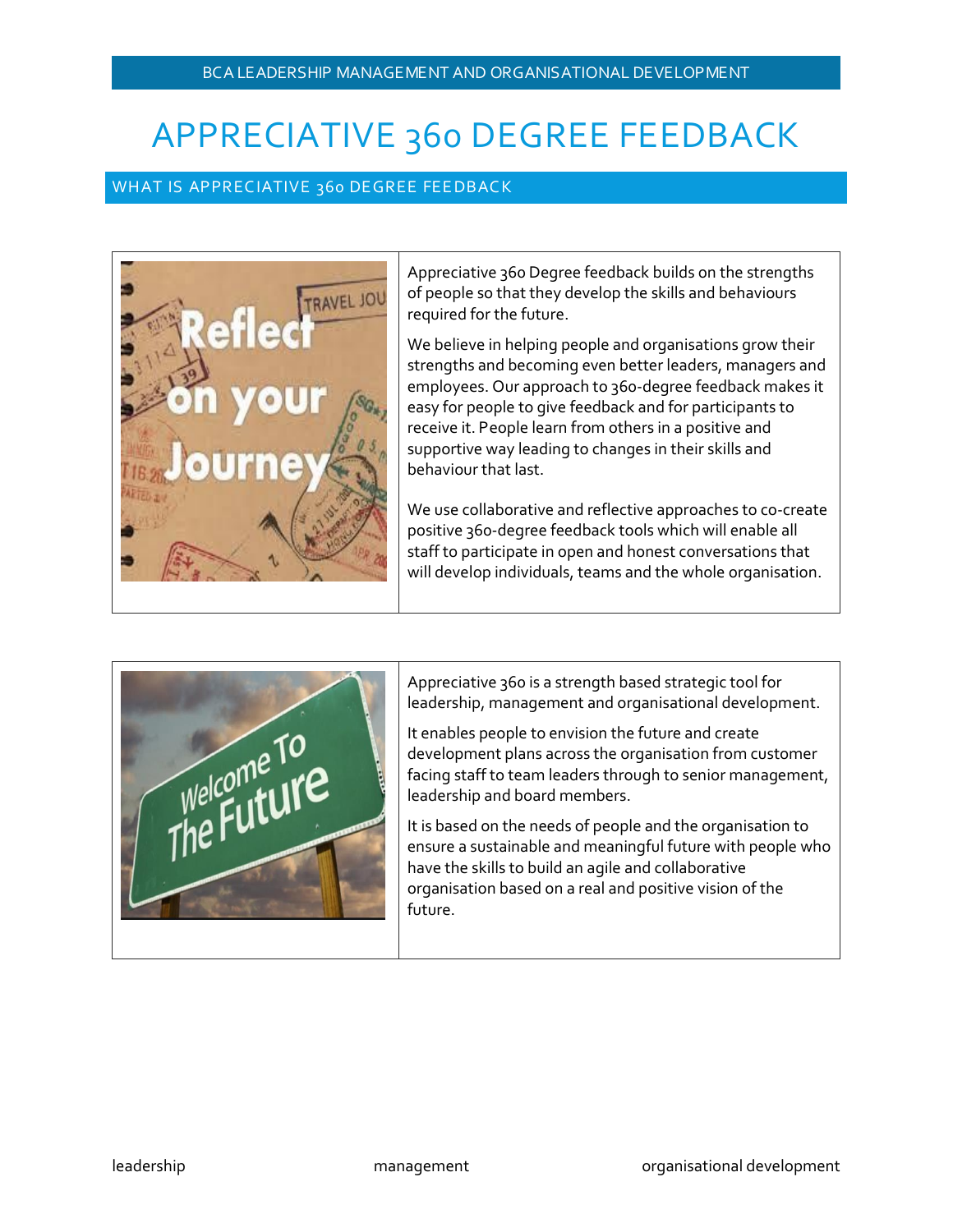## APPRECIATIVE 360 DEGREE FEEDBACK IS FOR THE WHOLE ORGANISATION



**Appreciative Individual 360** to create self-awareness, develop skills, behaviours and emotional intelligence.

**Appreciative Team 360** to develop team working and collaboration, team roles and contribution to the organisation

**Appreciative Management 360** to develop management skills and behaviours required in rapidly changing internal and external environments

**Appreciative Leadership 360** to enable leaders to create the environments in which people can achieve and align their goals with strategic aims of the organisation

**Appreciative Strategic 360** to facilitate organisations to analyse the external environment and the internal capacity for change

**Appreciative Board and Governance 360** to engage the Board to evaluate their contribution to business and organisational development.

## APPREC IATIVE DESCR IPTOR E XAMP LES



| Creates a workplace where people can feel motivated to<br>achieve                       |
|-----------------------------------------------------------------------------------------|
| <b>Empowers other to achieve and celebrates their successes</b>                         |
| Takes time to understand the motivations of others                                      |
| Ensures that everyone is given the opportunity to take<br>responsibility and to achieve |
| Develops a strong sense of purpose aligned to business<br>mission and values            |
| Encourages and facilitates a strong sense of team spirit                                |
| Has the strength and skills to support individuals and<br>teams through difficulties    |
| Inspires others to believe they can achieve worthwhile<br>qoals                         |